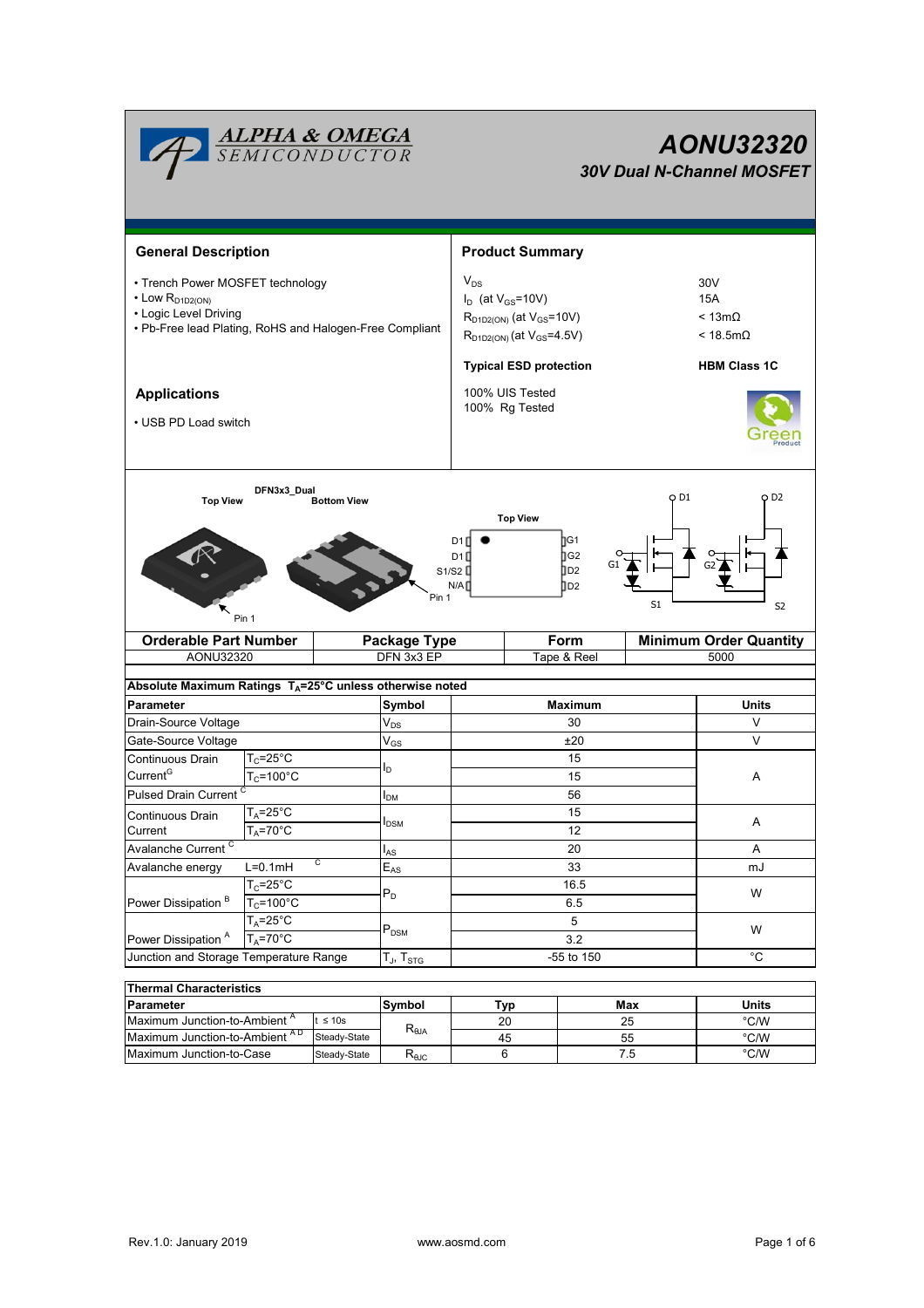

#### Electrical Characteristics (TJ=25°C unless otherwise noted)

| <b>Symbol</b>                    | <b>Conditions</b><br>Parameter                                       |                                                                      |                                |                | Typ  | <b>Max</b> | <b>Units</b> |  |  |  |  |  |  |
|----------------------------------|----------------------------------------------------------------------|----------------------------------------------------------------------|--------------------------------|----------------|------|------------|--------------|--|--|--|--|--|--|
| <b>STATIC PARAMETERS</b>         |                                                                      |                                                                      |                                |                |      |            |              |  |  |  |  |  |  |
| BV <sub>DSS</sub>                | $I_D = 250 \mu A$ , $V_{GS} = 0V$<br>Drain-Source Breakdown Voltage  |                                                                      |                                | 30             |      |            | V            |  |  |  |  |  |  |
| $I_{DSS}$                        | Zero Gate Voltage Drain Current                                      | $V_{DS}$ =30V, $V_{GS}$ =0V                                          |                                |                |      | 1          | μA           |  |  |  |  |  |  |
|                                  |                                                                      |                                                                      | $T_{\parallel} = 55^{\circ}$ C |                |      | 5          |              |  |  |  |  |  |  |
| $I_{GSS}$                        | Gate-Body leakage current                                            | $V_{DS}$ =0V, $V_{GS}$ = $\pm$ 20V                                   |                                |                | ±10  | μA         |              |  |  |  |  |  |  |
| $V_{GS(th)}$                     | Gate Threshold Voltage                                               | $V_{DS} = V_{GS} I_D = 250 \mu A$                                    |                                |                | 1.8  | 2.3        | V            |  |  |  |  |  |  |
|                                  |                                                                      | $V_{GS}$ =10V, $I_D$ =11A                                            |                                |                | 10.8 | 13         |              |  |  |  |  |  |  |
| $R_{D1D2(ON)}$                   | Static Drain-Source On-Resistance                                    |                                                                      | $TJ=125^{\circ}C$              |                | 16.7 | 20         | $m\Omega$    |  |  |  |  |  |  |
|                                  |                                                                      | $V_{GS}$ =4.5V, $I_D$ =7A                                            |                                | 14.5           | 18.5 | $m\Omega$  |              |  |  |  |  |  |  |
| $g_{FS}$                         | $V_{DS} = 5V$ , $I_D = 11A$<br><b>Forward Transconductance</b>       |                                                                      |                                |                | 38   |            | S            |  |  |  |  |  |  |
| $V_{SD}$                         | $IS=1A, VGS=0V$<br><b>Diode Forward Voltage</b>                      |                                                                      |                                |                | 0.7  | 1          | V            |  |  |  |  |  |  |
| $\mathsf{I}_\mathsf{S}$          | Maximum Body-Diode Continuous Current <sup>G</sup>                   |                                                                      |                                | 15             | A    |            |              |  |  |  |  |  |  |
|                                  | <b>DYNAMIC PARAMETERS</b>                                            |                                                                      |                                |                |      |            |              |  |  |  |  |  |  |
| $\mathbf{C}_{\text{iss}}$        | Input Capacitance                                                    |                                                                      |                                |                | 1500 |            | pF           |  |  |  |  |  |  |
| $\mathsf{C}_{\mathrm{oss}}$      | $V_{GS}$ =0V, $V_{DS}$ =15V, f=1MHz<br><b>Output Capacitance</b>     |                                                                      |                                |                | 160  |            | рF           |  |  |  |  |  |  |
| $C_{\rm rss}$                    | Reverse Transfer Capacitance                                         |                                                                      |                                | 130            |      | pF         |              |  |  |  |  |  |  |
| $R_{g}$                          | Gate resistance                                                      | $f = 1$ MHz                                                          | 1                              | $\overline{2}$ | 3    | Ω          |              |  |  |  |  |  |  |
|                                  | <b>SWITCHING PARAMETERS</b>                                          |                                                                      |                                |                |      |            |              |  |  |  |  |  |  |
| $Q_g(10V)$                       | <b>Total Gate Charge</b>                                             |                                                                      |                                |                | 28   | 40         | nC           |  |  |  |  |  |  |
| $Q_g(4.5V)$                      | <b>Total Gate Charge</b><br>$V_{GS}$ =10V, $V_{DS}$ =15V, $I_D$ =11A |                                                                      |                                |                | 13   | 22         | nC           |  |  |  |  |  |  |
| $\mathsf{Q}_{\mathsf{gs}}$       | Gate Source Charge                                                   |                                                                      |                                | 3.5            |      | nC         |              |  |  |  |  |  |  |
| $Q_{gd}$                         | Gate Drain Charge                                                    |                                                                      |                                | 5.5            |      | nC         |              |  |  |  |  |  |  |
| $t_{D(0n)}$                      | Turn-On DelayTime                                                    |                                                                      |                                |                | 6    |            | ns           |  |  |  |  |  |  |
| t,                               | <b>Turn-On Rise Time</b>                                             | $V_{GS}$ =10V, V <sub>DS</sub> =15V, R <sub>L</sub> =1.35 $\Omega$ , |                                |                | 10   |            | ns           |  |  |  |  |  |  |
| $t_{D(off)}$                     | <b>Turn-Off DelayTime</b>                                            | $R_{\text{GEN}} = 3\Omega$                                           |                                |                | 30   |            | ns           |  |  |  |  |  |  |
| $ t_f $                          | <b>Turn-Off Fall Time</b>                                            |                                                                      |                                | 6.5            |      | ns         |              |  |  |  |  |  |  |
| $\overline{\mathbf{t}}_{\rm rr}$ | Body Diode Reverse Recovery Time                                     | $I_F = 11A$ , di/dt=500A/ $\mu$ s                                    |                                | 7              |      | <b>ns</b>  |              |  |  |  |  |  |  |
| $Q_{\text{rr}}$                  | Body Diode Reverse Recovery Charge                                   | $I_F = 11A$ , di/dt=500A/us                                          |                                |                | 10   |            | nC           |  |  |  |  |  |  |

A. The value of R<sub>eJA</sub> is measured with the device mounted on 1in<sup>2</sup> FR-4 board with 2oz. Copper, in a still air environment with T<sub>A</sub> =25° C. The Power dissipation  $P_{DSM}$  is based on R  $_{8JA}$  t≤ 10s and the maximum allowed junction temperature of 150° C. The value in any given application depends on the user's specific board design.

B. The power dissipation P<sub>D</sub> is based on T<sub>JMAX)</sub>=150° C, using junction-to-case thermal resistance, and is more useful in setting the upper dissipation P<sub>D</sub> is based on T<sub>JMAX)</sub>=150° C, using junction-to-case thermal res

C. Single pulse width limited by junction temperature  $\mathsf{T}_{\mathsf{J}(\mathsf{MAX})}$ =150° C.

D. The R<sub>ala</sub> is the sum of the thermal impedance from junction to case R<sub>alc</sub> and case to ambient.<br>E. The static characteristics in Figures 1 to 6 are obtained using <300µs pulses, duty cycle 0.5% max.

E. These curves are based on the junction-to-case thermal impedance which is measured with the device mounted to a large heatsink, assuming a<br>maximum junction temperature of T<sub>J(MAX)</sub>=150°C. The SOA curve provides a singl

G. The maximum current rating is package limited.

H. These tests are performed with the device mounted on 1 in<sup>2</sup> FR-4 board with 2oz. Copper, in a still air environment with T<sub>A</sub>=25° C.

APPLICATIONS OR USE AS CRITICAL COMPONENTS IN LIFE SUPPORT DEVICES OR SYSTEMS ARE NOT AUTHORIZED. AOS DOES NOT ASSUME ANY LIABILITY ARISING OUT OF SUCH APPLICATIONS OR USES OF ITS PRODUCTS. AOS RESERVES THE RIGHT TO IMPROVE PRODUCT DESIGN, FUNCTIONS AND RELIABILITY WITHOUT NOTICE.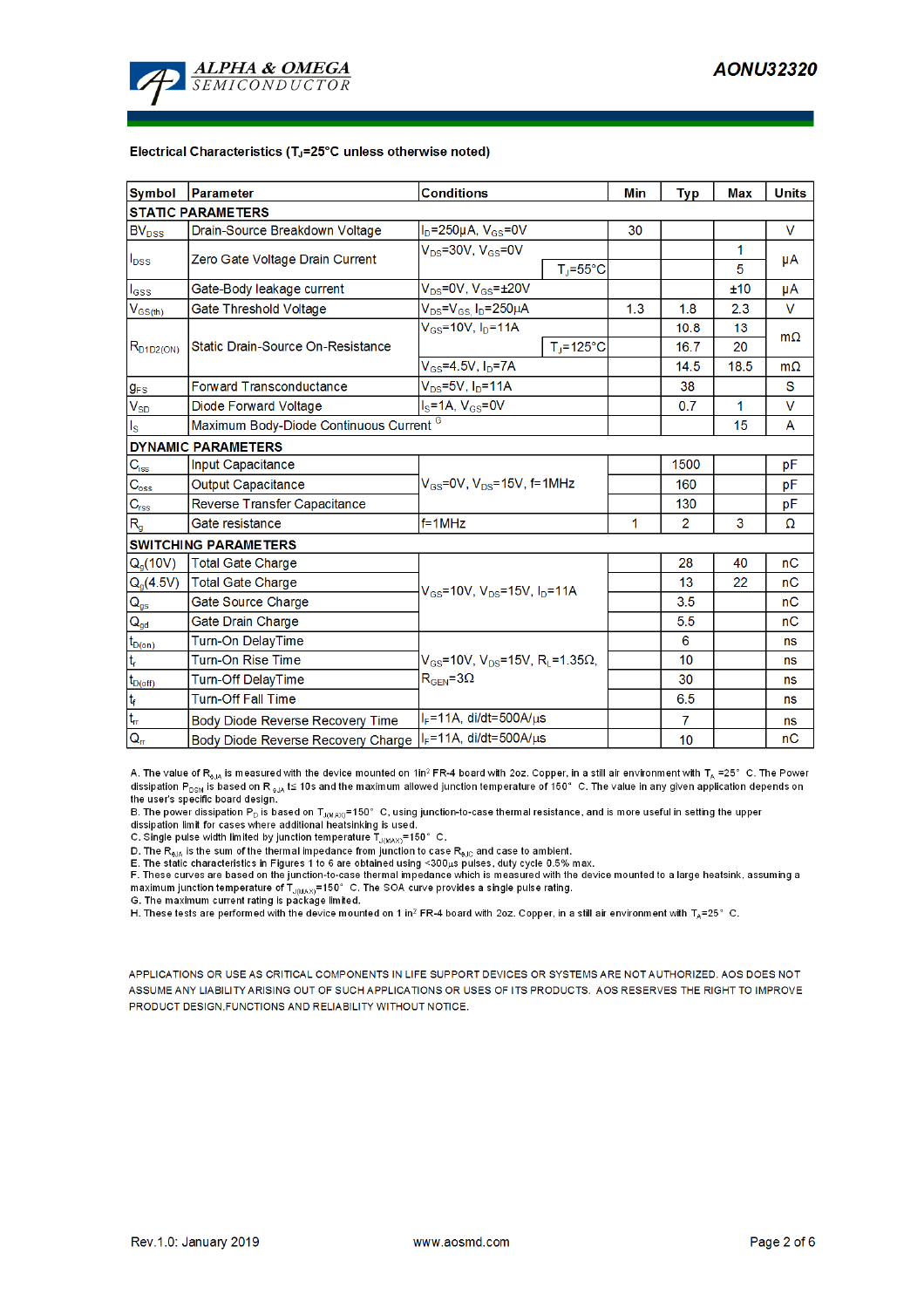

## TYPICAL ELECTRICAL AND THERMAL CHARACTERISTICS

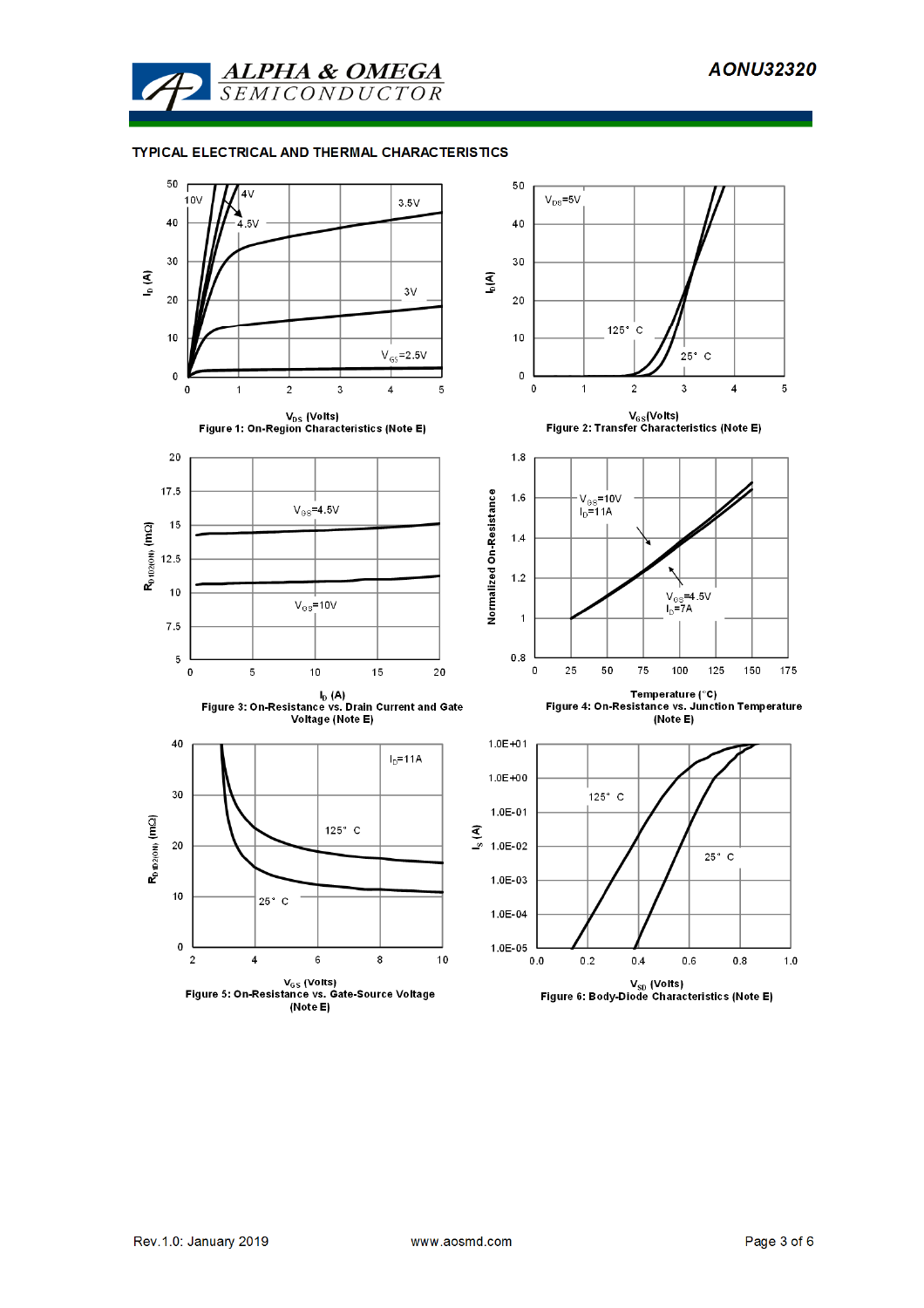

### **TYPICAL ELECTRICAL AND THERMAL CHARACTERISTICS**



**Pulse Width (s) Figure 11: Normalized Maximum Transient Thermal Impedance (Note F)**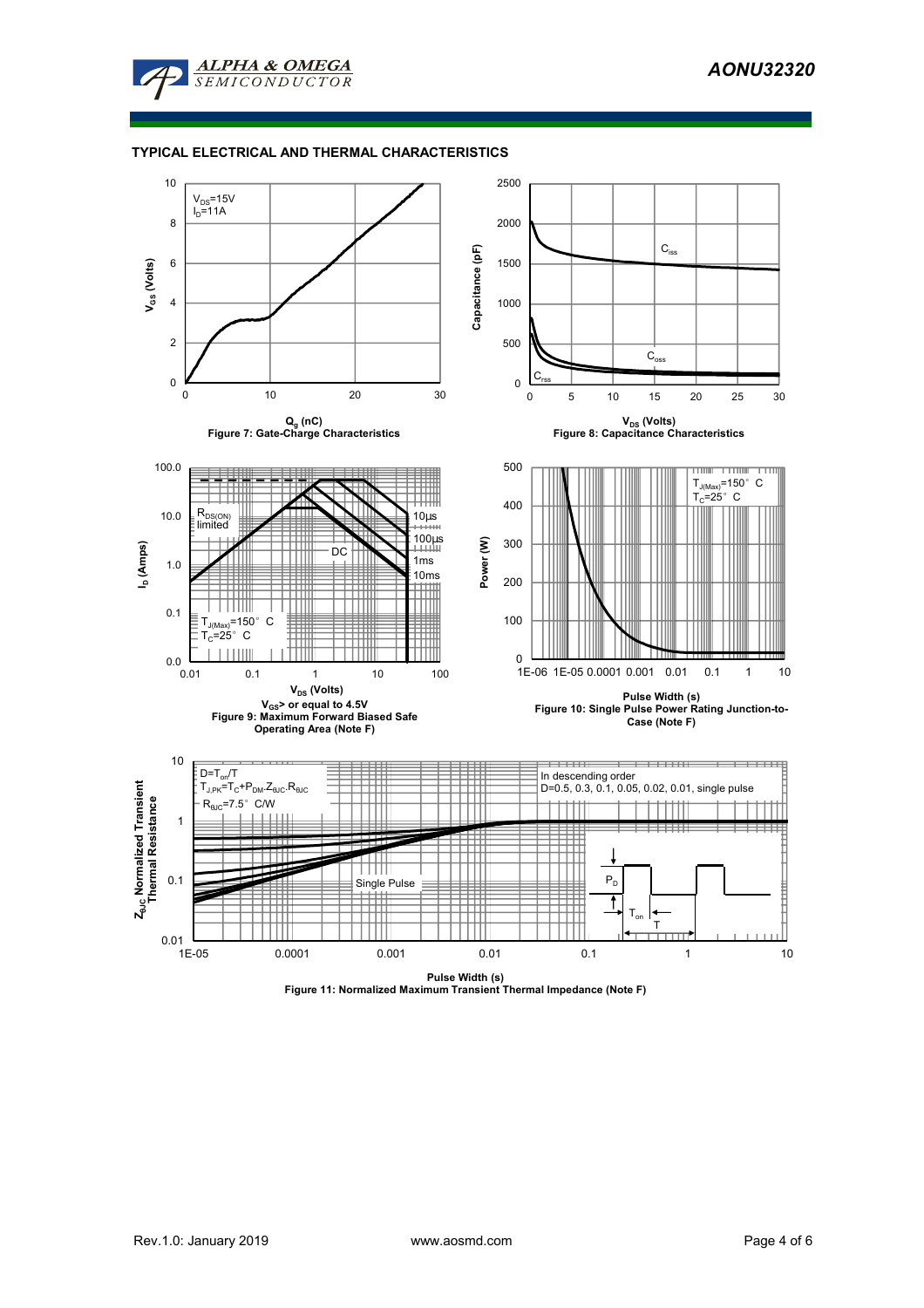

### **TYPICAL ELECTRICAL AND THERMAL CHARACTERISTICS**





**Pulse Width (s) Figure 15: Normalized Maximum Transient Thermal Impedance (Note H)**